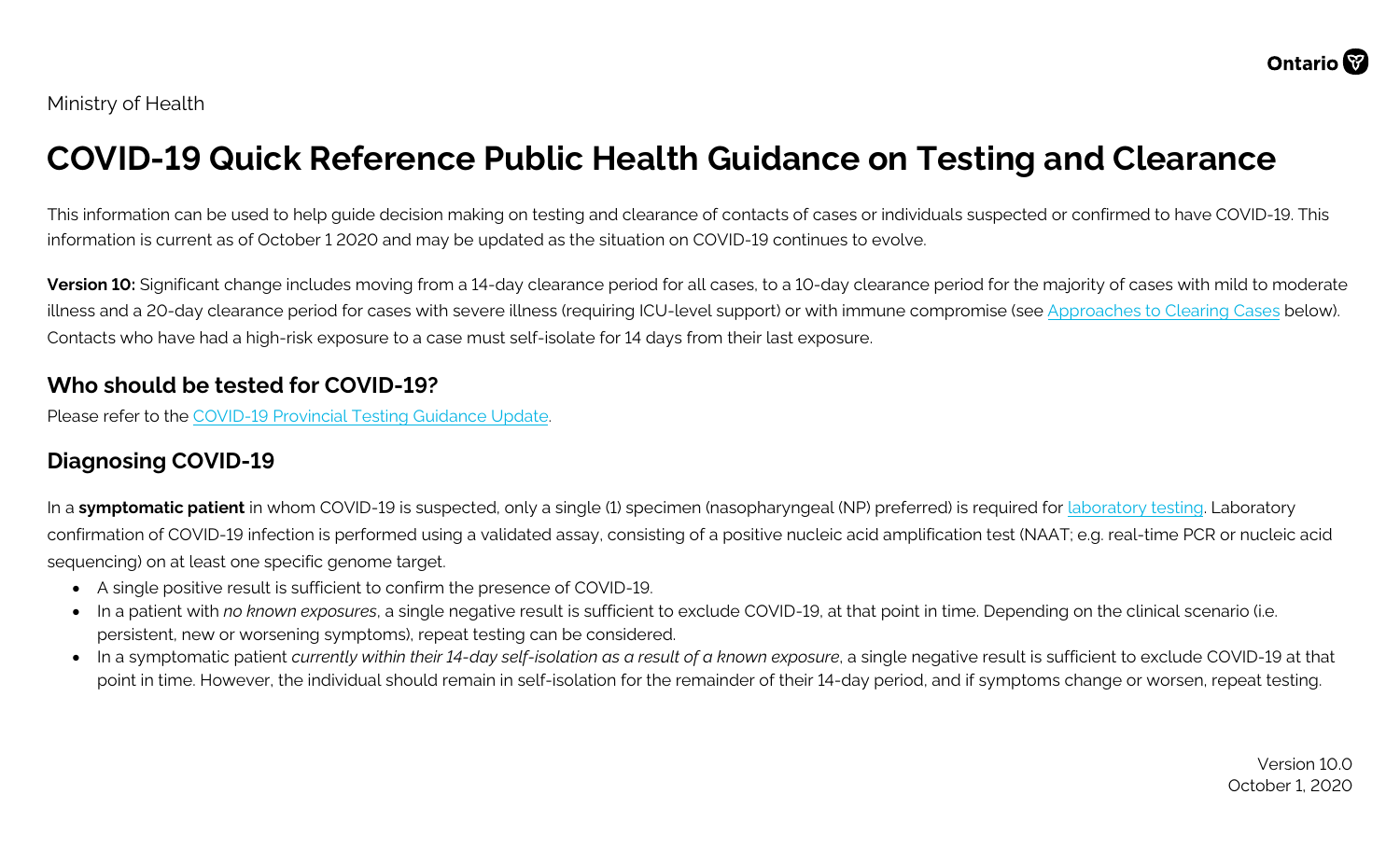

In an **asymptomatic patient,** laboratory confirmation of COVID-19 infection is performed using a validated assay, consisting of a positive NAAT on at least one specific genome target.

- A positive test in an asymptomatic individual may represent three possible scenarios:
	- o **current** infection that is asymptomatic or pre-symptomatic (i.e., the individual develops symptoms afterwards), OR
	- o **prior** infection (with or without symptoms) as testing can remain positive for several weeks to months after infection, OR
	- o **false positive** result (see [Management of Cases and Contacts of COVID-19 in Ontario](http://www.health.gov.on.ca/en/pro/programs/publichealth/coronavirus/docs/contact_mngmt/management_cases_contacts.pdf) for detailed guidance)
- A single positive result is sufficient to confirm current or prior infection with SARS-CoV-2 when there is medium/high pre-test probability (see [Management of](http://www.health.gov.on.ca/en/pro/programs/publichealth/coronavirus/docs/contact_mngmt/management_cases_contacts.pdf) [Cases and Contacts of COVID-19 in Ontario](http://www.health.gov.on.ca/en/pro/programs/publichealth/coronavirus/docs/contact_mngmt/management_cases_contacts.pdf) guidance for more detail). Immediate repeat testing is recommended when there is a low pre-test probability.
- **All asymptomatic individuals** who have a **first-time positive test** must be managed as if they have **current** COVID-19 infection in terms of immediate selfisolation until cleared (see below for details on clearance criteria).
	- o A positive result in an asymptomatic individual with low pre-test probability should be retested as soon as possible and may be cleared with a single negative retest, as per the [Management of Cases and Contacts of COVID-19 in Ontario.](http://www.health.gov.on.ca/en/pro/programs/publichealth/coronavirus/docs/contact_mngmt/management_cases_contacts.pdf)
- An asymptomatic individual who has been advised by local public health to get tested due to exposure to a case or as part of an outbreak investigation should be tested within 14 days from their last exposure.
	- o A single negative result is sufficient to exclude COVID-19 at that point in time. However, the individual must continue to follow public health advice provided to them based on their exposure risk for the rest of their 14 days from last unprotected exposure to the case, regardless of the negative result as they may still be incubating.
	- o Re-testing after an initial negative test within the quarantine period is generally not recommended if the individual remains asymptomatic.
	- o Re-testing should be conducted if the asymptomatic individual who initially tested negative develops symptoms.
	- o In the context of an outbreak, or if there has been ongoing exposure to a case, or if the contact had similar acquisition exposures as the case, testing immediately may facilitate identification of cases; however testing immediately after a discrete exposure to a case is likely to be low yield given the median incubation period of 5-7 days.

An asymptomatic individual that has **previously had laboratory-confirmed COVID-19 AND was cleared**, should generally **not be re-tested** due to persistent shedding. Where there is still uncertainty about risk of re-infection. testing after clearance should be based on clinical indications for testing (e.g., in the context of new symptoms).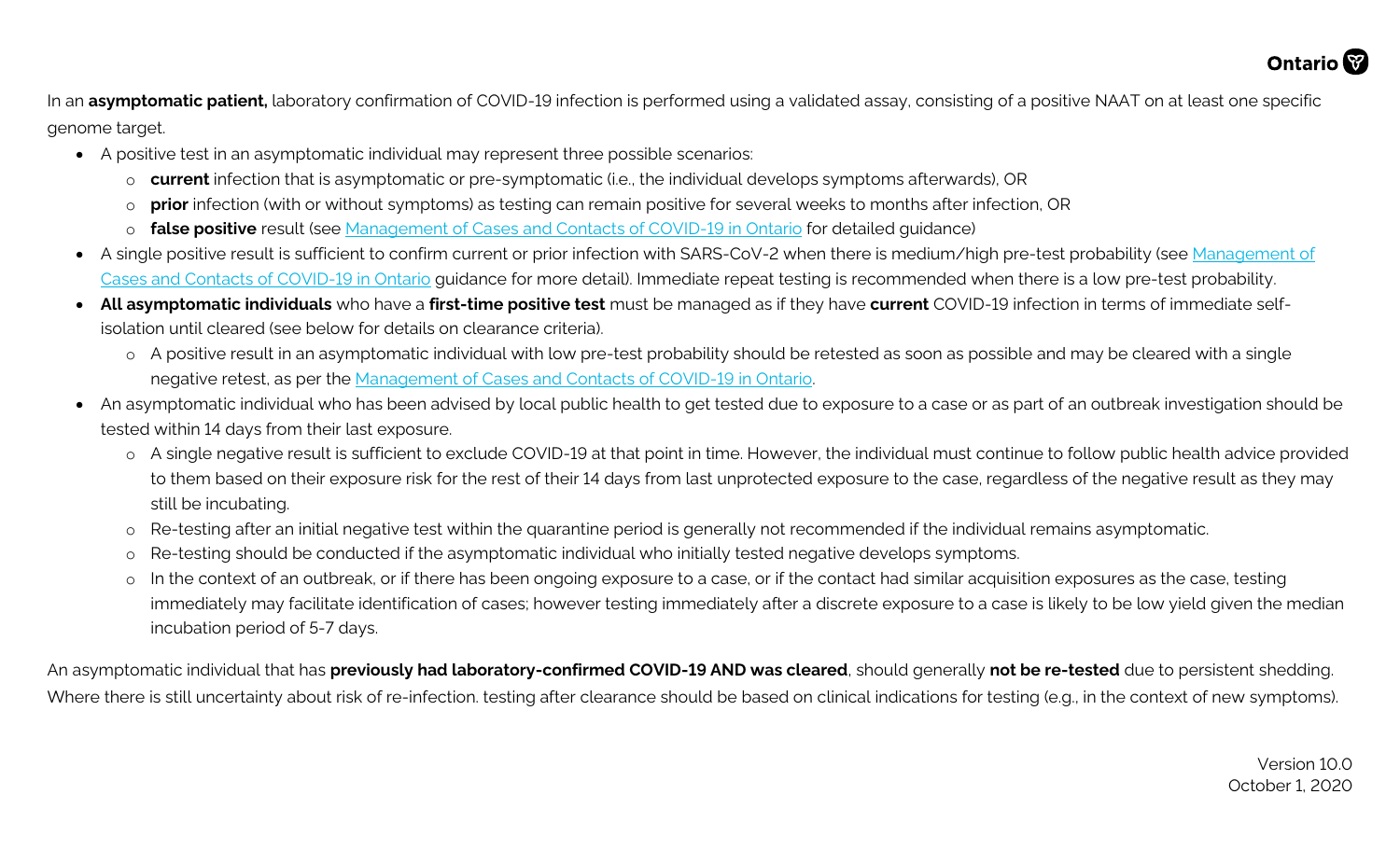[Serological testing](https://www.publichealthontario.ca/en/laboratory-services/test-information-index/covid-19-serology) is now approved for specific clinical indications in individuals without other laboratory evidence of SARS-CoV-2. Serological testing should not be used to diagnose acute infection or re-infection, to determine infectivity, or to determine the immune status of the patient.

### **Criteria for when to discharge someone with probable or confirmed COVID-19 from isolation**

- For each scenario, isolation after symptom onset should be for the duration specified **provided that the individual is afebrile (without the use of fever-reducing medications), and symptoms are improving for at least 24 hours**. Absence of cough is not required for those known to have chronic cough or who are experiencing reactive airways post-infection.
- If an individual has tested positive but has never had symptoms, isolation recommendations should be **based on date of specimen collection**.
- If an asymptomatic individual has tested positive AND has a prior history of symptoms compatible with COVID-19, clearance should still be based on specimen collection date. At the discretion of the local public health unit, the period of communicability and clearance may be based on symptom onset date depending on timing of symptoms (e.g., recent symptoms) and likelihood that symptoms were due to COVID-19 (e.g., known exposure to a confirmed COVID-19 case prior to symptom onset).
- <span id="page-2-0"></span>• After an individual completes their isolation period, they should continue to practice [physical distancing measures](https://www.publichealthontario.ca/en/diseases-and-conditions/infectious-diseases/respiratory-diseases/novel-coronavirus/public-resources) and use of [masking for source control](https://www.publichealthontario.ca/-/media/documents/ncov/factsheet/2020/05/factsheet-covid-19-masks-not-healthcare.pdf?la=en) as recommended for everyone at this time.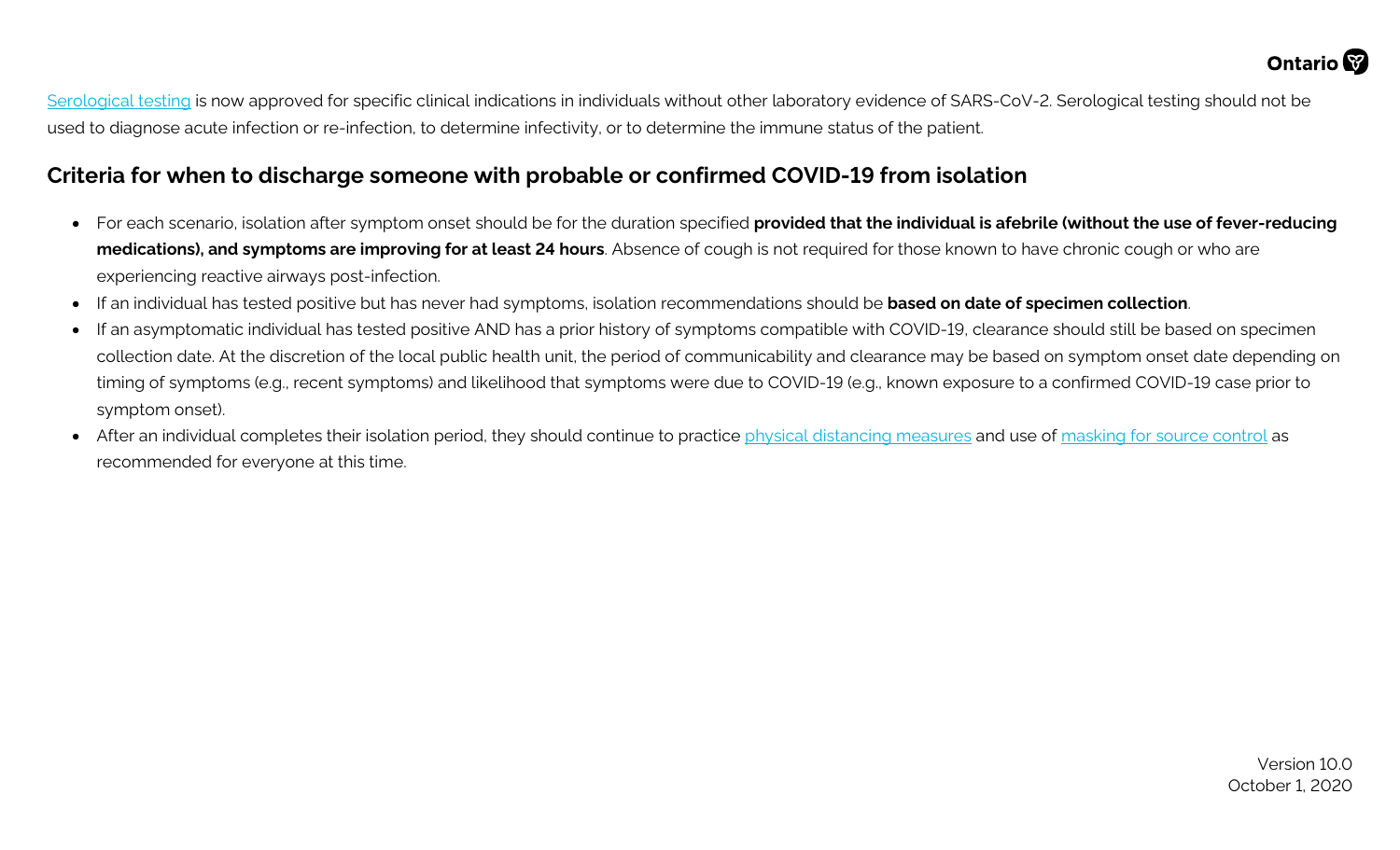## **Approaches to Clearing Cases**

| Approach                                                                                                                                                     | <b>When to Use</b>                                                             | <b>Instructions</b>                                                                                                                                                                                                                                                                                                                                                                                                                                                                                                                                                                                                                                                                                                                                                                                                                                                                                                                                                                                                                                                                                                                                                                                                                                    |
|--------------------------------------------------------------------------------------------------------------------------------------------------------------|--------------------------------------------------------------------------------|--------------------------------------------------------------------------------------------------------------------------------------------------------------------------------------------------------------------------------------------------------------------------------------------------------------------------------------------------------------------------------------------------------------------------------------------------------------------------------------------------------------------------------------------------------------------------------------------------------------------------------------------------------------------------------------------------------------------------------------------------------------------------------------------------------------------------------------------------------------------------------------------------------------------------------------------------------------------------------------------------------------------------------------------------------------------------------------------------------------------------------------------------------------------------------------------------------------------------------------------------------|
| <b>Non-Test Based</b>                                                                                                                                        | Mild to moderate illness AND no                                                | Can discontinue isolation after 10 days from symptom onset (or 10 days from positive test                                                                                                                                                                                                                                                                                                                                                                                                                                                                                                                                                                                                                                                                                                                                                                                                                                                                                                                                                                                                                                                                                                                                                              |
| Waiting 10 days from symptom<br>onset (or 10 days from specimen<br>collection date if persistently<br>asymptomatic)                                          | severe immune compromise                                                       | collection date if never had symptoms), provided that the individual is afebrile (without the<br>use of fever-reducing medications) and symptoms are improving for at least 24 hours.<br>Absence of cough is not required for those known to have chronic cough or who are<br>experiencing reactive airways post-infection.<br>Mild to moderate illness includes the majority of cases of COVID-19, and includes all those<br>who do not meet the definition of severe illness or severe immune compromise (below).                                                                                                                                                                                                                                                                                                                                                                                                                                                                                                                                                                                                                                                                                                                                    |
| <b>Non-Test Based</b><br>Waiting 20 days from symptom<br>onset (or 20 days from specimen<br>collection date if asymptomatic and<br>severe immune compromise) | Severe illness (requiring ICU level<br>of care) OR severe immune<br>compromise | Can discontinue isolation 20 days from symptom onset (or 20 days from positive test<br>collection date if asymptomatic and severe immune compromise), provided that the<br>individual is afebrile (without the use of fever-reducing medications) and symptoms are<br>improving for at least 24 hours. Absence of cough is not required for those known to have<br>chronic cough or who are experiencing reactive airways post-infection.<br>Studies informing this approach did not have a consistent definition of severe illness or<br>severe immune compromise. For the purposes of a clearance assessment:<br>Severe illness is defined as requiring ICU level of care for COVID-19 illness (e.g.,<br>respiratory dysfunction, hypoxia, shock and/or multi-system organ dysfunction).<br>Examples of severe immune compromise include cancer chemotherapy, untreated HIV<br>infection with CD4 T lymphocyte count <200, combined primary immunodeficiency disorder,<br>taking prednisone >20 mg/day for more than 14 days and taking other immune suppressive<br>medications.<br>Factors such as advanced age, diabetes, and end-stage renal disease are generally not<br>considered severe immune compromise impacting non-test based clearance. |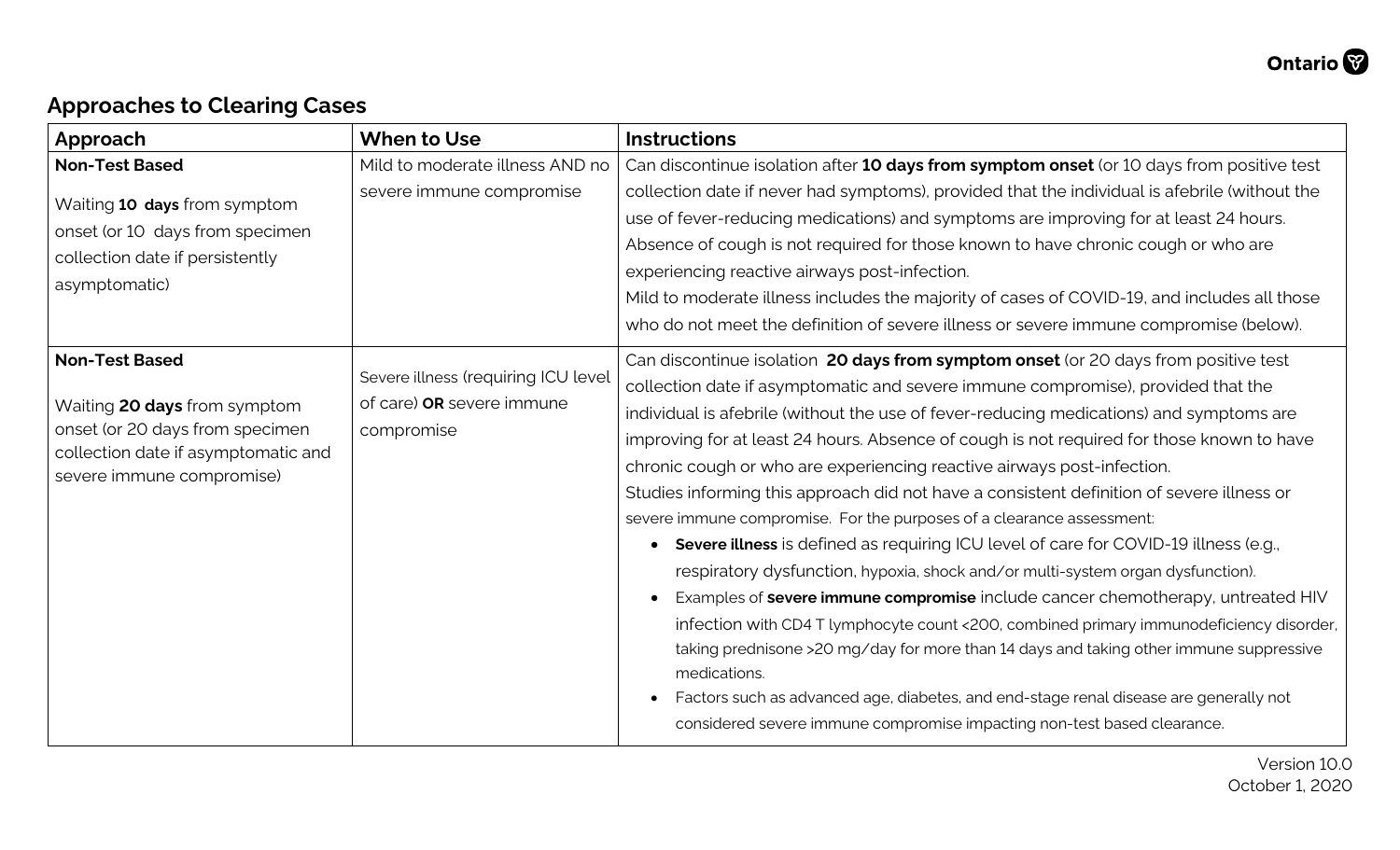

| Approach                          | When to Use                                                                                                                             | <b>Instructions</b>                                                                          |
|-----------------------------------|-----------------------------------------------------------------------------------------------------------------------------------------|----------------------------------------------------------------------------------------------|
| <b>Test Based</b>                 | Not routinely recommended,<br>but may be used at the<br>discretion of a hospital to<br>discontinue precautions for<br>admitted patients | Continue isolation until 2 consecutive negative specimens tested by a NAAT and collected     |
| Two consecutive negative          |                                                                                                                                         | at least 24 hours apart.                                                                     |
| specimens tested by a NAAT,       |                                                                                                                                         | Testing for clearance may begin after the individual has become afebrile and symptoms        |
| collected at least 24 hours apart |                                                                                                                                         | are improving for at least 24 hours. Absence of cough is not required for those known to     |
|                                   |                                                                                                                                         | have chronic cough or who are experiencing reactive airways post-infection.                  |
|                                   |                                                                                                                                         | If swab remains positive, test again in approximately 3-4 days. If swab is negative, re-test |
|                                   |                                                                                                                                         | in 1-2 days (and at least 24 hours apart).                                                   |
|                                   |                                                                                                                                         | Tick the box labelled 'For clearance of disease' on the <b>PHO Laboratory COVID-19 Test</b>  |
|                                   |                                                                                                                                         | Requisition, or clearly write this on the requisition if submitting to another laboratory.   |
|                                   |                                                                                                                                         | Serological testing cannot be used for test based clearance.                                 |
|                                   |                                                                                                                                         | Test based clearance should not be used in an attempt to reduce the length of isolation.     |

### **Recommendations for Health Care Workers Return to Work**

- Health care workers (HCWs) should follow **isolation and clearance with a non-test based approach;** if they have required hospitalization during the course of their illness, a test based approach may be used at the discretion of the hospital while they are admitted (see above). Some HCWs may be directed to have test based clearance by their employer/Occupational Health and Safety.
- Symptomatic HCWs awaiting testing results must be off work
- Asymptomatic HCWs awaiting testing results may continue to work using the appropriate precautions recommended by the facility, which will depend on the reason for testing (i.e., asymptomatic HCW is not on self-isolation following a high-risk exposure)

In **exceptional circumstances** where clinical care would be severely compromised without additional staffing, an earlier return to work under work self-isolation may be considered for an asymptomatic HCW who is self-isolating due to a high-risk exposure.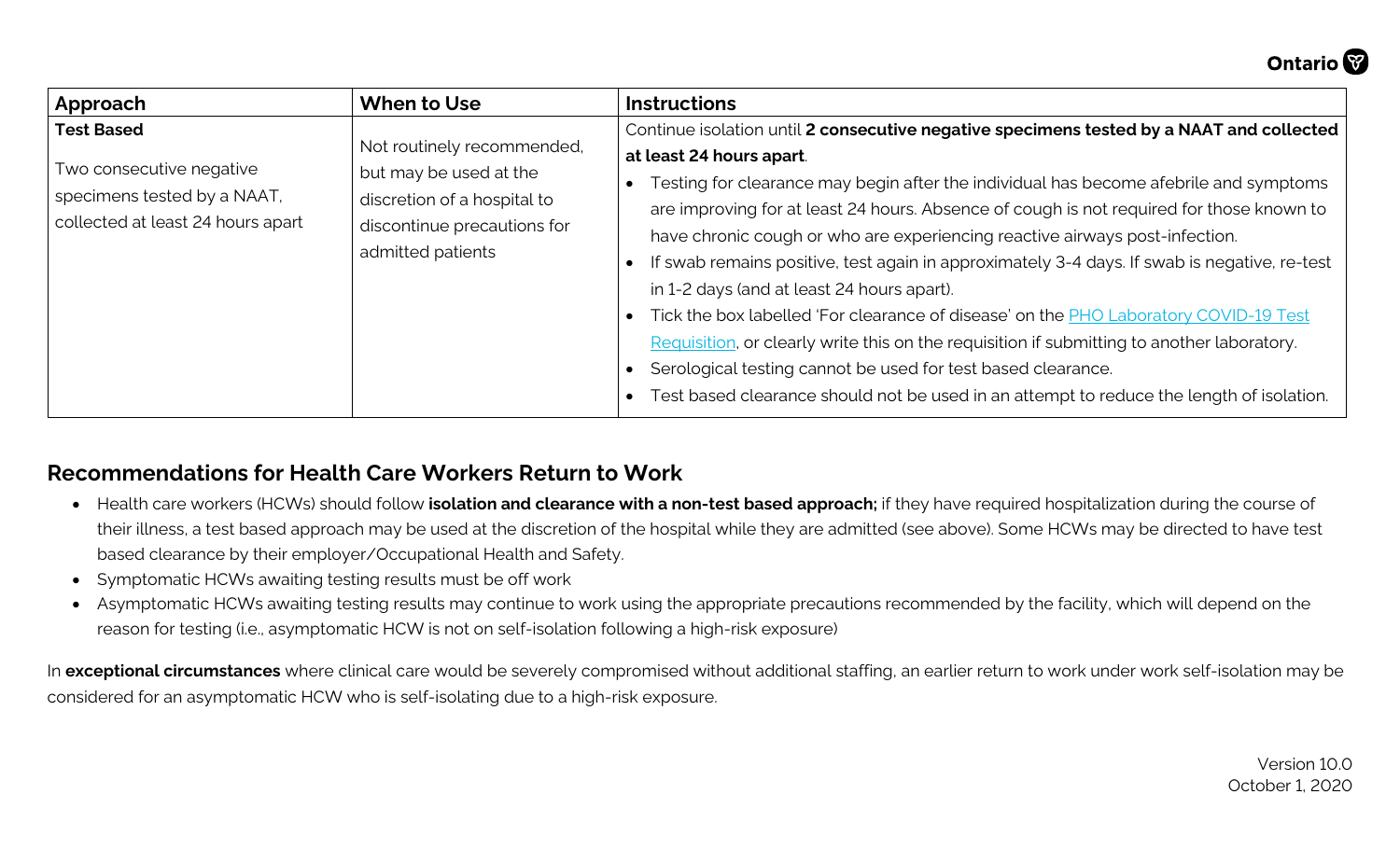In **exceptionally rare circumstances** where clinical care would be severely compromised without additional staffing, an earlier return to work of an asymptomatic COVID-19 positive HCW that has not been cleared may be considered under work self-isolation recognizing the HCW may still be infectious (see table below). Any COVID-19 positive worker who is, in an exceptionally rare circumstance, being allowed to return to work earlier than would otherwise be the case must not pose a risk to other workers or patients.

Work self-isolation means maintaining self-isolation measures outside of work for 14 days from their last exposure (for contacts with high-risk exposures); or 10 days from symptom onset (or 10 days from positive specimen collection date if consistently asymptomatic) for cases. While at work, the HCW must adhere to universal masking recommendations, maintain physical distancing (remaining greater than 2m/6 ft from others) except when providing direct care, and perform meticulous hand hygiene. These measures at work are required to continue until non-test based clearance (or test based clearance if required by employer/Occupational Health and Safety). The COVID-19 positive HCW should ideally be cohorted to provide care for COVID-19 positive patients/residents if possible. The HCW on work self-isolation should not work in multiple locations.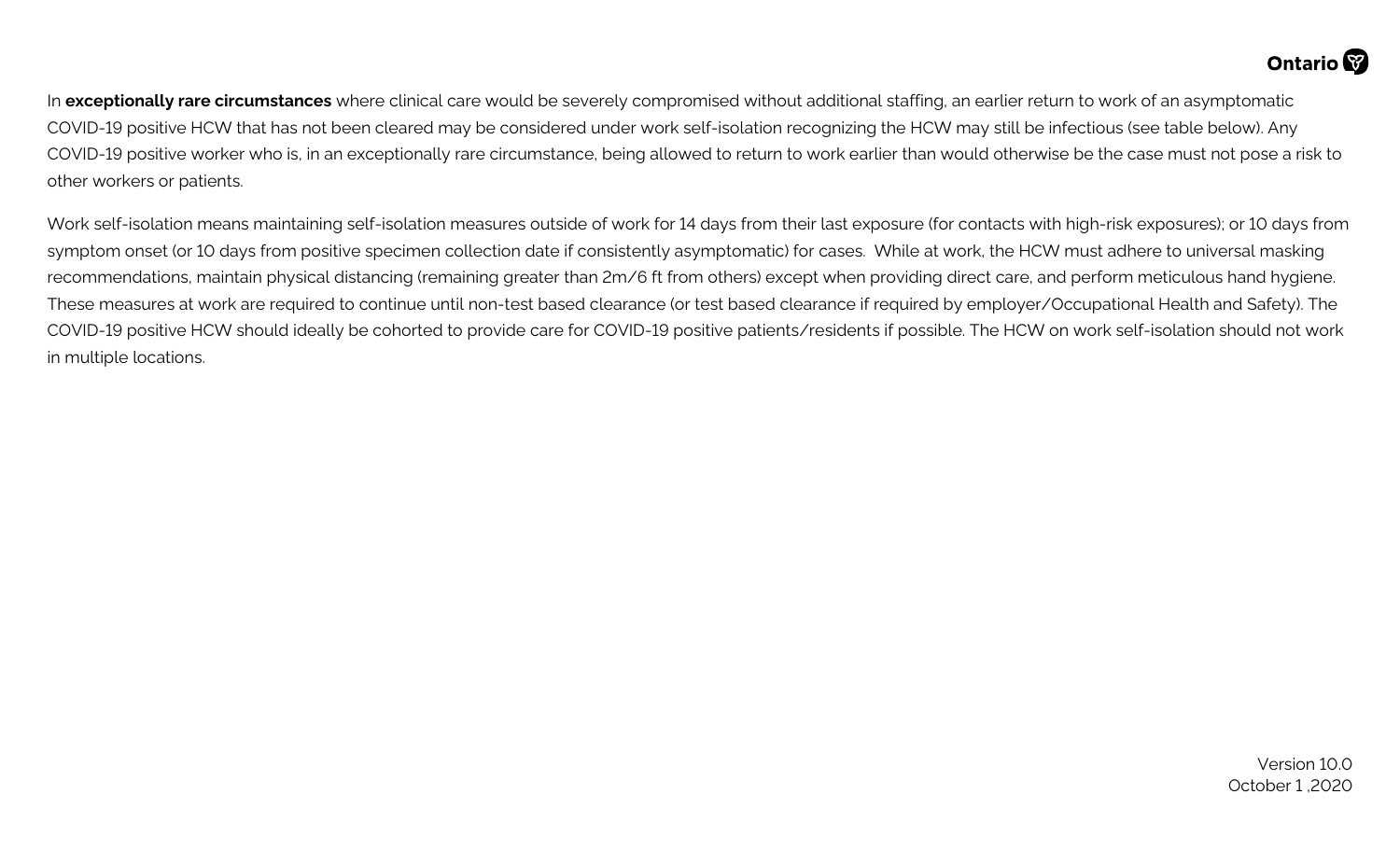#### **Work Self-Isolation Guidelines**

| <b>Symptoms</b><br>at/around<br>time of testing | <b>Test Result</b> | <b>Instructions</b>                                                                                                                                                                                                                                                                                                                                                                                                                                                                                                                                                                                                                                                                                                                                                                                                                                                                                                |
|-------------------------------------------------|--------------------|--------------------------------------------------------------------------------------------------------------------------------------------------------------------------------------------------------------------------------------------------------------------------------------------------------------------------------------------------------------------------------------------------------------------------------------------------------------------------------------------------------------------------------------------------------------------------------------------------------------------------------------------------------------------------------------------------------------------------------------------------------------------------------------------------------------------------------------------------------------------------------------------------------------------|
| Yes                                             | Positive           | Work self-isolation could start after a minimum of 72 hours after illness resolving, defined as resolution of fever (without the use<br>of fever-reducing medications) and improvement in respiratory and other symptoms                                                                                                                                                                                                                                                                                                                                                                                                                                                                                                                                                                                                                                                                                           |
| Yes                                             | Negative           | May return to work 24 hours after symptom resolution<br>$\bullet$<br>If the HCW was self-isolating due to an exposure at the time of testing, return to work should be under work self-isolation until 14<br>days from last exposure                                                                                                                                                                                                                                                                                                                                                                                                                                                                                                                                                                                                                                                                               |
| Never<br>symptomatic at<br>time of test         | Positive           | If there has been a recent potential exposure (e.g., tested as part of an outbreak investigation or other close contact to a case),<br>$\bullet$<br>work self-isolation (i.e., return to work) could start after a minimum of 72 hours from the positive specimen collection date to<br>ensure symptoms have not developed in that time, as the positive result may represent early identification of virus in the pre-<br>symptomatic period<br>If there is a low pre-test probability (e.g., there has been no known recent potential exposures such as tested as part of<br>$\bullet$<br>surveillance and no other cases detected in the facility or on the unit/floor, depending on the facility size), see Public Health<br>Management of Cases and Contacts of COVID-19 in Ontario for repeat testing guidance. If follow-up testing is negative, the HCW<br>is cleared and can return to work as per usual. |